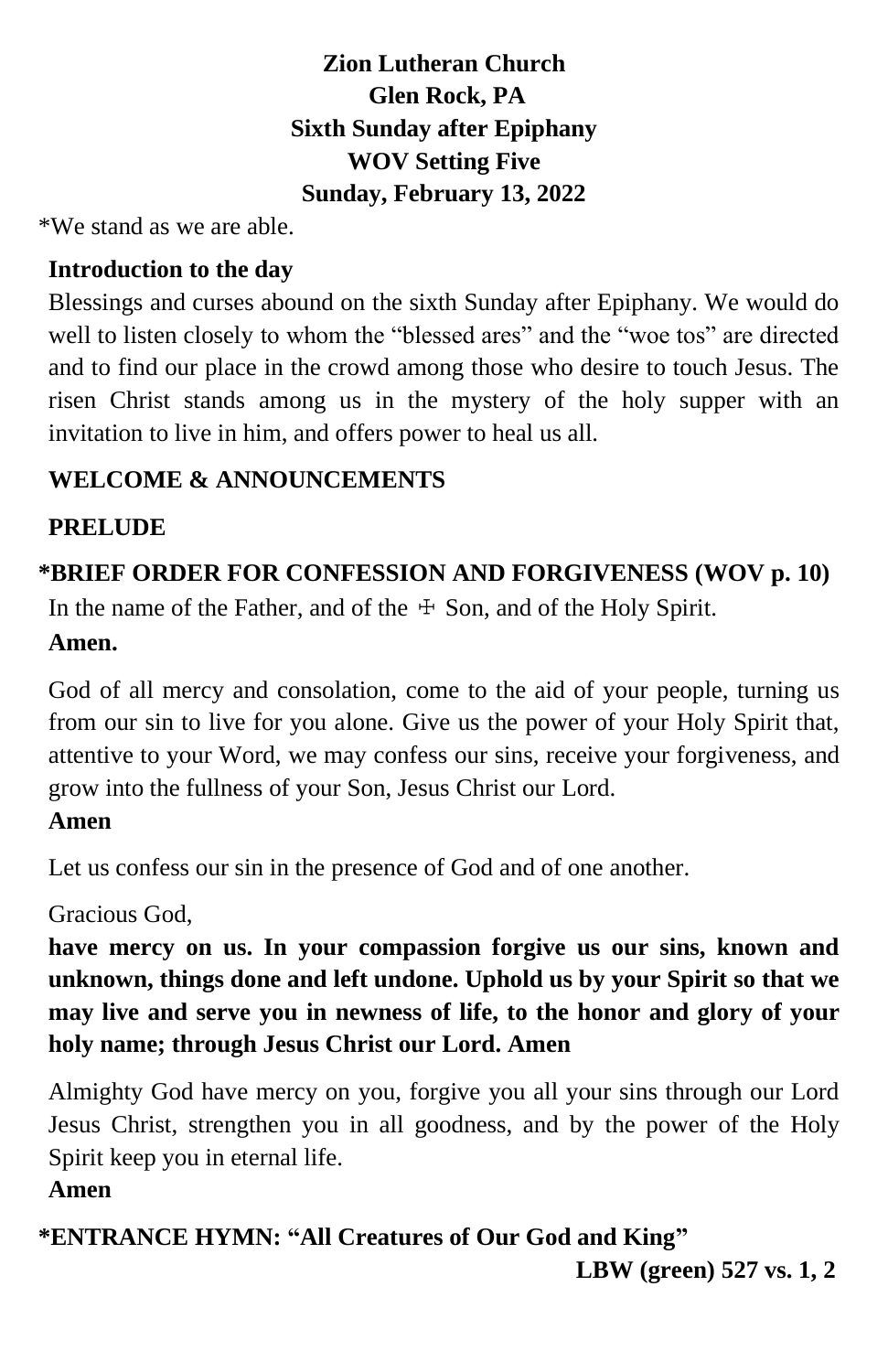# **\*APOSTOLIC GREETING (WOV p. 28)**

The grace of our Lord Jesus Christ, the love of God, and the communion of the Holy Spirit be with you all.

**And also with you.**

#### **\*KYRIE (WOV p. 28)**

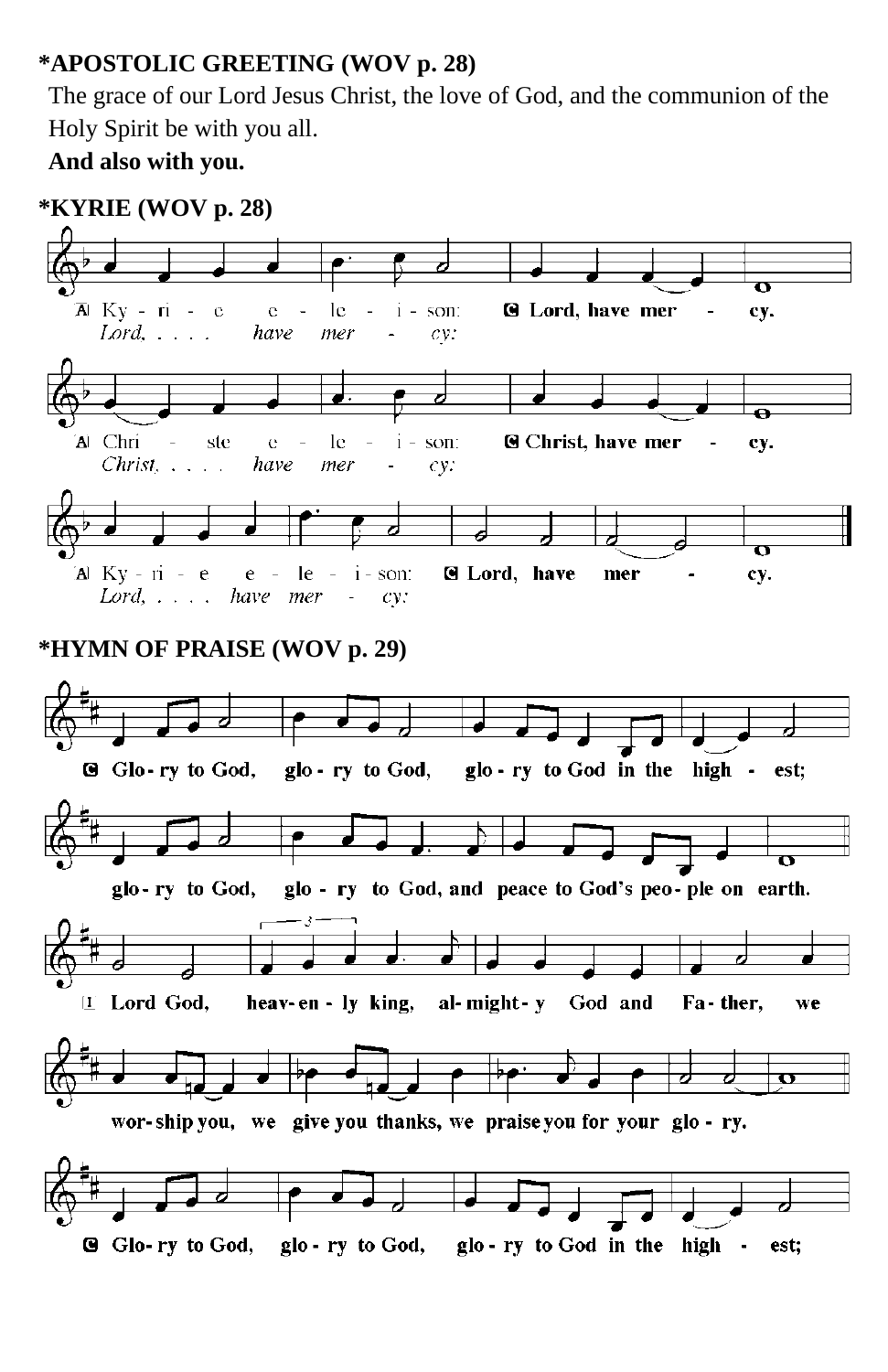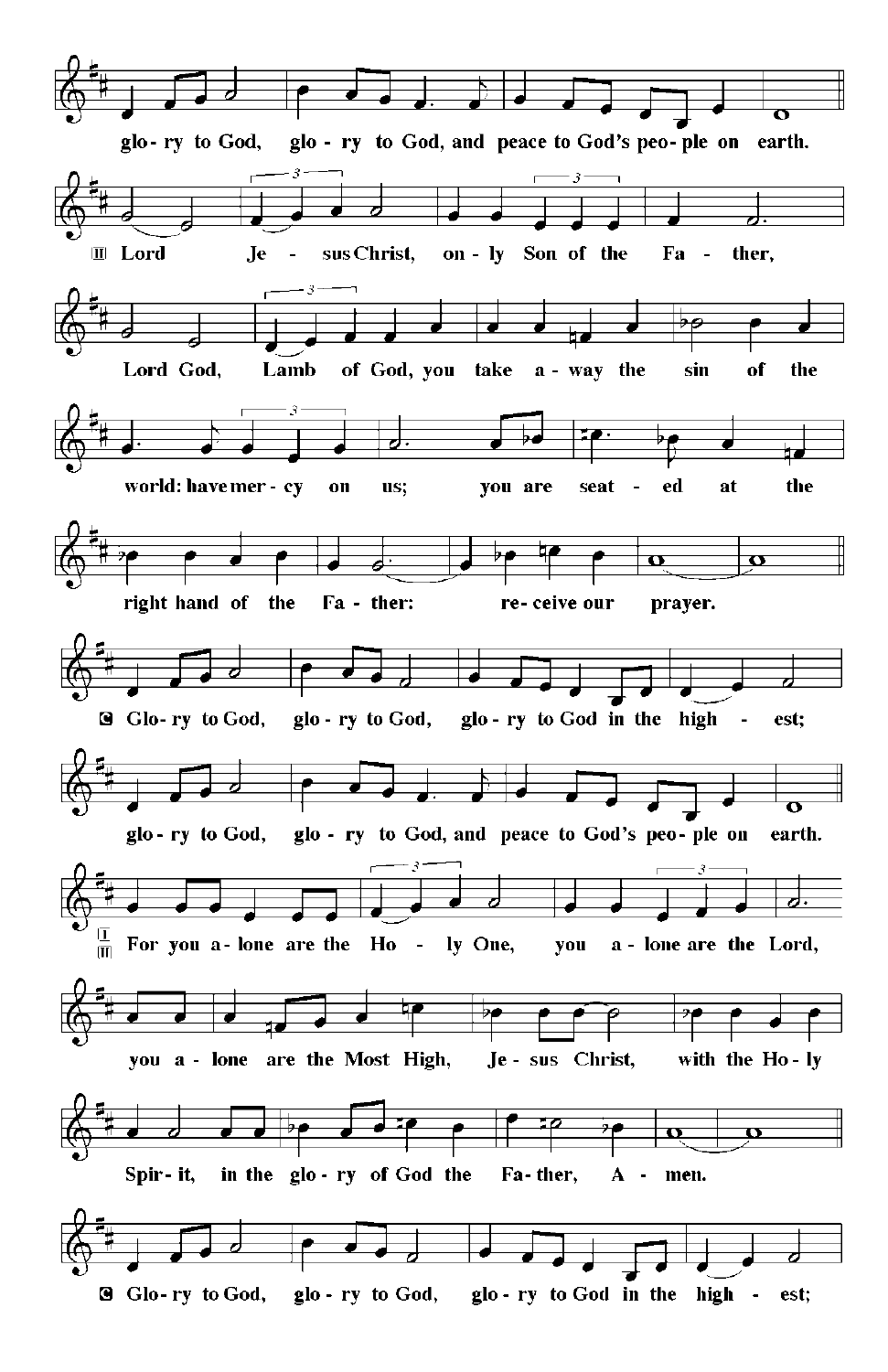

# **\*PRAYER OF THE DAY (WOV p. 30)**

The Lord be with you.

#### **And also with you.**

Let us pray.

Lord God, mercifully receive the prayers of your people. Help us to see and understand the things we ought to do, and give us grace and power to do them; through your Son, Jesus Christ our Lord.

# **Amen**

# **FIRST LESSON:** Jeremiah 17:5-10

<sup>5</sup>Thus says the LORD:

- Cursed are those who trust in mere mortals and make mere flesh their strength, whose hearts turn away from the LORD.  $\sigma$ <sup>6</sup>They shall be like a shrub in the desert. and shall not see when relief comes. They shall live in the parched places of the wilderness, in an uninhabited salt land.
- <sup>7</sup>Blessed are those who trust in the LORD. whose trust is the LORD.
- <sup>8</sup>They shall be like a tree planted by water, sending out its roots by the stream.
- It shall not fear when heat comes,
- and its leaves shall stay green; in the year of drought it is not anxious,
- and it does not cease to bear fruit.
- 
- <sup>9</sup>The heart is devious above all else: it is perverse
	- who can understand it?
- $10I$  the LORD test the mind and search the heart,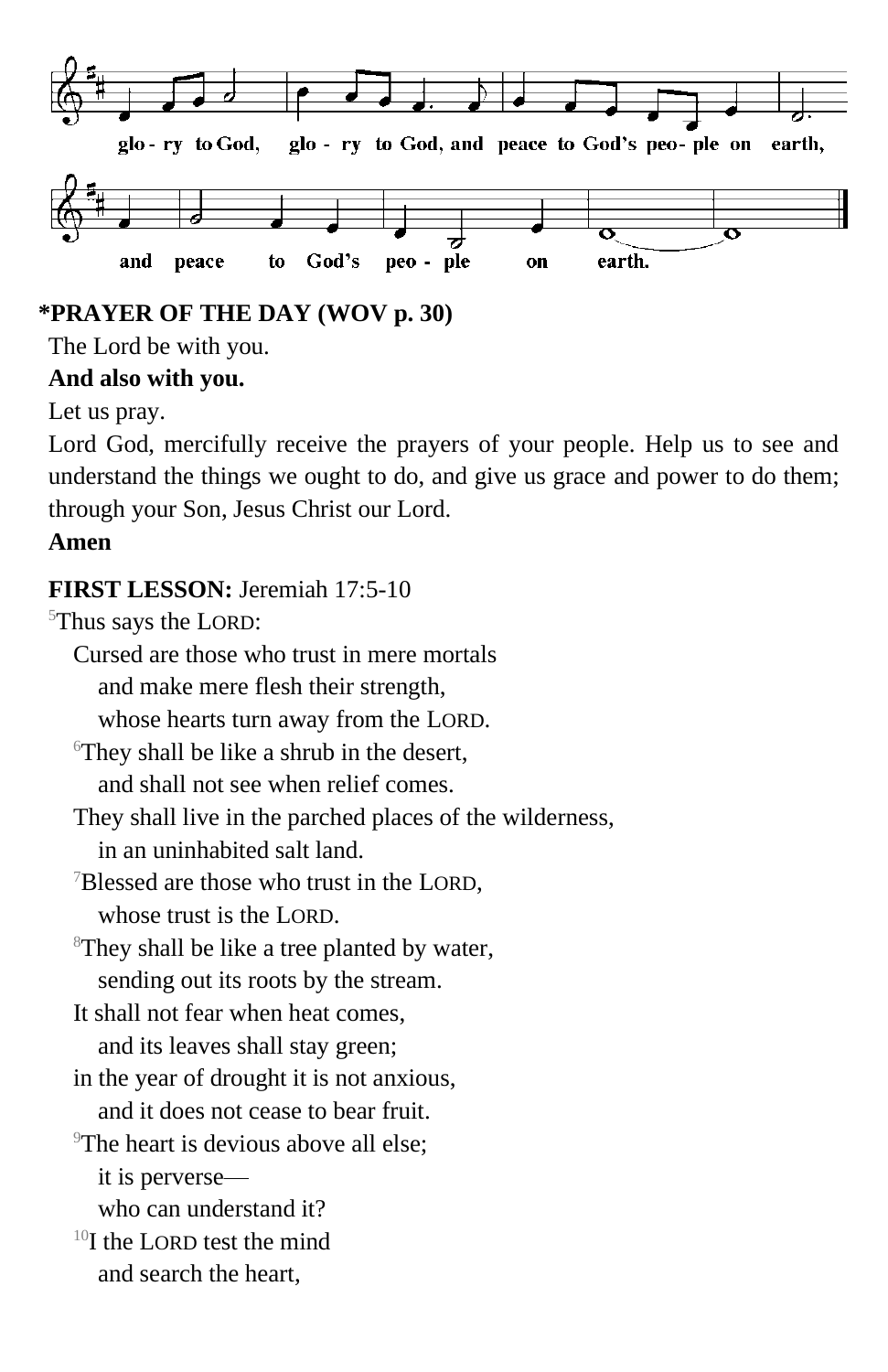to give to all according to their ways,

according to the fruit of their doings.

The word of the Lord.

# **Thanks be to God.**

# **PSALM:** Psalm 1

 $\rm^1H$ appy are they who have not walked in the counsel of the wicked,

nor lingered in the way of sinners, nor sat in the seats of the scornful!

# <sup>2</sup>**Their delight is in the law of the LORD,**

# **and they meditate on his law day and night.**

<sup>3</sup>They are like trees planted by streams of water, bearing fruit in due season, with leaves that do not wither:

everything they do shall prosper.

4 **It is not so with the wicked;**

# **they are like chaff which the wind blows away.**

 $5$ Therefore the wicked shall not stand upright when judgment comes, nor the sinner in the council of the righteous.

# <sup>6</sup>**For the LORD knows the way of the righteous, but the way of the wicked is doomed.**

# **SECOND LESSON**: 1 Corinthians 15:12-20

 $12$ Now if Christ is proclaimed as raised from the dead, how can some of you say there is no resurrection of the dead?  $^{13}$ If there is no resurrection of the dead, then Christ has not been raised; <sup>14</sup>and if Christ has not been raised, then our proclamation has been in vain and your faith has been in vain. <sup>15</sup>We are even found to be misrepresenting God, because we testified of God that he raised Christ—whom he did not raise if it is true that the dead are not raised. <sup>16</sup>For if the dead are not raised, then Christ has not been raised. <sup>17</sup>If Christ has not been raised, your faith is futile and you are still in your sins. <sup>18</sup>Then those also who have died in Christ have perished. <sup>19</sup>If for this life only we have hoped in Christ, we are of all people most to be pitied.

 $^{20}$ But in fact Christ has been raised from the dead, the first fruits of those who have died.

The word of the Lord.

**Thanks be to God.**

**\*GOSPEL ACCLAMATION (WOV p. 31) Alleluia. Lord, to whom shall we go? Alleluia. You have the words of eternal life. Alleluia, alleluia.**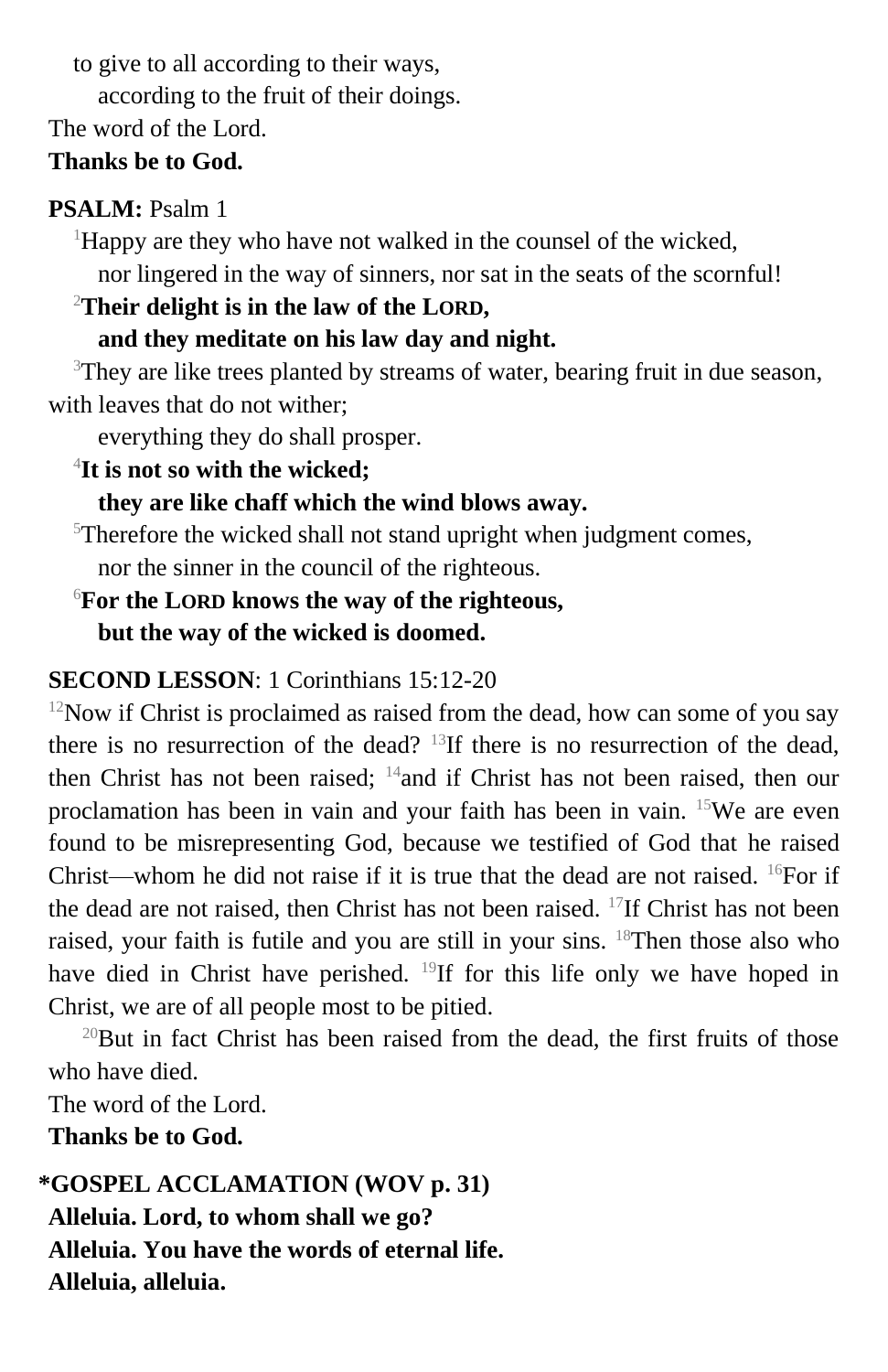# **GOSPEL:** Luke 6:17-26

The Holy Gospel according to St. Luke, the 6th chapter.

# **Glory to you, O Lord.**

 $17$ [Jesus] came down with [the twelve] and stood on a level place, with a great crowd of his disciples and a great multitude of people from all Judea,

Jerusalem, and the coast of Tyre and Sidon.<sup>18</sup>They had come to hear him and to be healed of their diseases; and those who were troubled with unclean spirits were cured. <sup>19</sup>And all in the crowd were trying to touch him, for power came out from him and healed all of them.

 $20$ Then he looked up at his disciples and said:

"Blessed are you who are poor,

for yours is the kingdom of God.

<sup>21</sup>"Blessed are you who are hungry now,

for you will be filled.

"Blessed are you who weep now,

for you will laugh.

<sup>22</sup>"Blessed are you when people hate you, and when they exclude you, revile you, and defame you on account of the Son of Man. <sup>23</sup>Rejoice in that day and leap for joy, for surely your reward is great in heaven; for that is what their ancestors did to the prophets.

 $24$ "But woe to you who are rich,

for you have received your consolation.

 $25$ "Woe to you who are full now,

for you will be hungry.

"Woe to you who are laughing now,

for you will mourn and weep.

<sup>26</sup>"Woe to you when all speak well of you, for that is what their ancestors

did to the false prophets."

The Gospel of the Lord.

# **Praise to you, O Christ.**

# **CHILDREN'S TIME AND SERMON (WOV p. 32)**

# **\*HYMN OF THE DAY: "Songs of Thankfulness and Praise"**

 **LBW (green) 90 vs. 1, 4**

**\*APOSTLES' CREED (WOV p. 33)** With the whole church, we confess our faith. **I believe in God, the Father almighty,**

**creator of heaven and earth.**

**I believe in Jesus Christ, his only Son, our Lord.**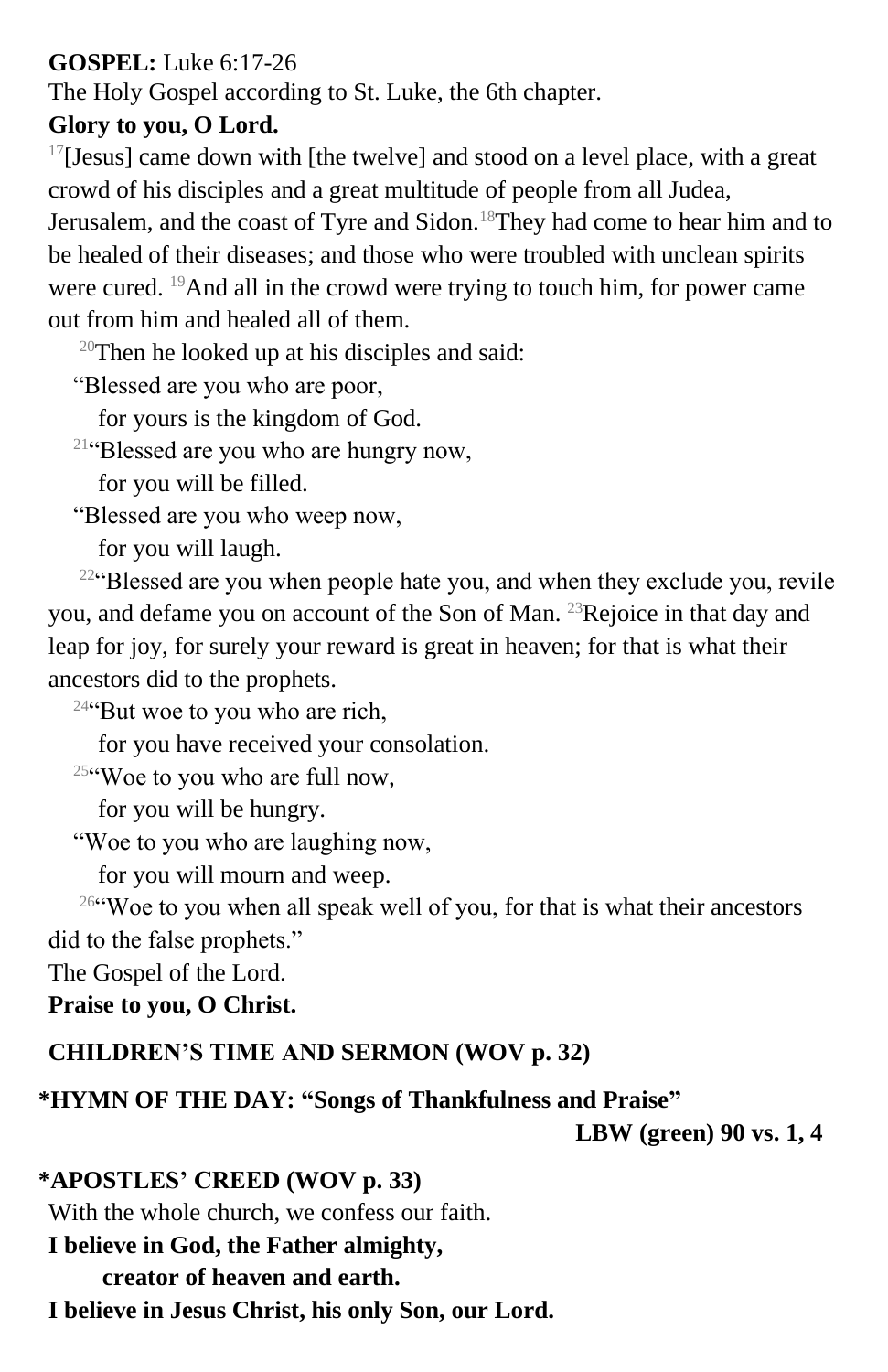**He was conceived by the power of the Holy Spirit and born of the virgin Mary. He suffered under Pontius Pilate, was crucified, died, and was buried. He descended into hell. On the third day he rose again. He ascended into heaven, and is seated at the right hand of the Father. He will come again to judge the living and the dead. I believe in the Holy Spirit, the holy catholic Church, the communion of saints, the forgiveness of sins, the resurrection of the body, and the life everlasting. Amen**

# **\*THE PRAYERS OF THE CHURCH (WOV p. 34)**

The Spirit of the Lord is poured out upon us in abundance; so we are bold to pray for the church, the world, and all that God has made.

# *A brief silence.*

Blessed are those whose trust is in you. Strengthen the faith of those who profess your name and bring reassurance to those who doubt or fear. Through your church speak continued blessing into the world. God of grace,

#### **hear our prayer.**

Those who trust in you are like trees planted by streams of water. Bless fruit trees with an abundant harvest. Protect rainforests from destruction. Restore land that has eroded after deforestation. Resurrect woodlands after forest fires. God of grace,

#### **hear our prayer.**

Search the hearts of those who govern, that they lead with humility. Inspire leaders to collaborate on policies that protect people and the planet. Sustain truth-tellers and social movements that challenge society to become more honest and just. God of grace,

#### **hear our prayer.**

Send your blessings of mercy upon those who long for consolation. Tend to those struggling with poverty, unemployment, or uncertainty. Provide for all who are hungry. Console those who face persecution. Grant peace to all who suffer (*especially*). God of grace,

#### **hear our prayer.**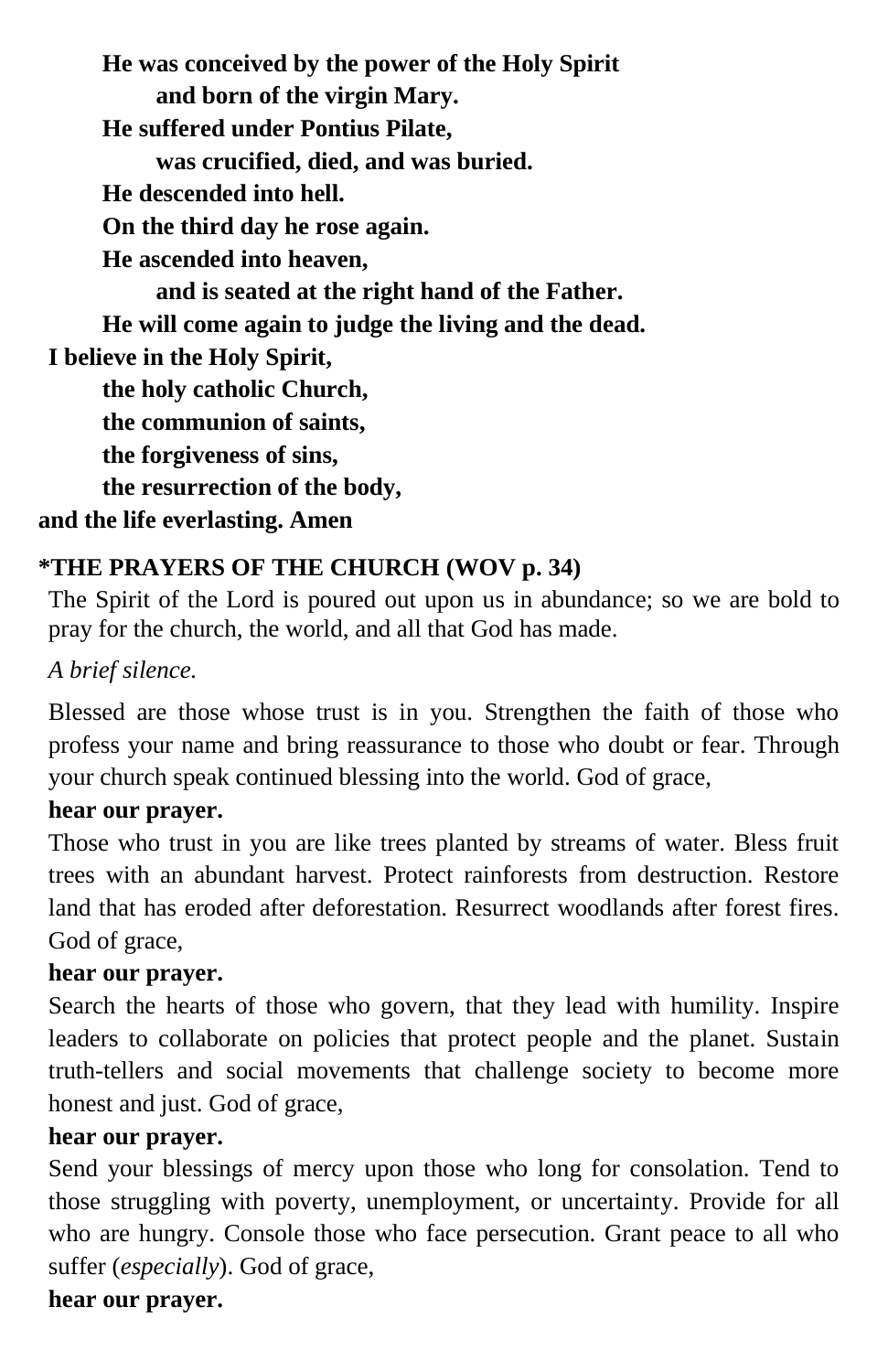Renew this congregation in our shared mission. As we plan and dream for the future you are preparing, inspire us by the examples of Martin Luther and all the reformers. Bless new projects and new ministry partnerships. God of grace,

#### **hear our prayer.**

Christ is raised from the dead, and so we cling to the hope of the resurrection. We praise you for the lives of the saints who lived and died in the hope of eternal life with you. God of grace,

#### **hear our prayer.**

Since we have such great hope in your promises, O God, we lift these and all of our prayers to you in confidence and faith; through Jesus Christ our Savior.

#### **Amen.**

# **\*PEACE (LBW p. 66)**

The peace of the Lord be with you always. **And also with you.**  *Staying in your pew, please exchange the peace with those around you as appropriate. Wave to folks in other pews.*

# **\*PRESENTATION OF OFFERING**

# **\*OFFERTORY RESPONSE: (WOV p. 35)**

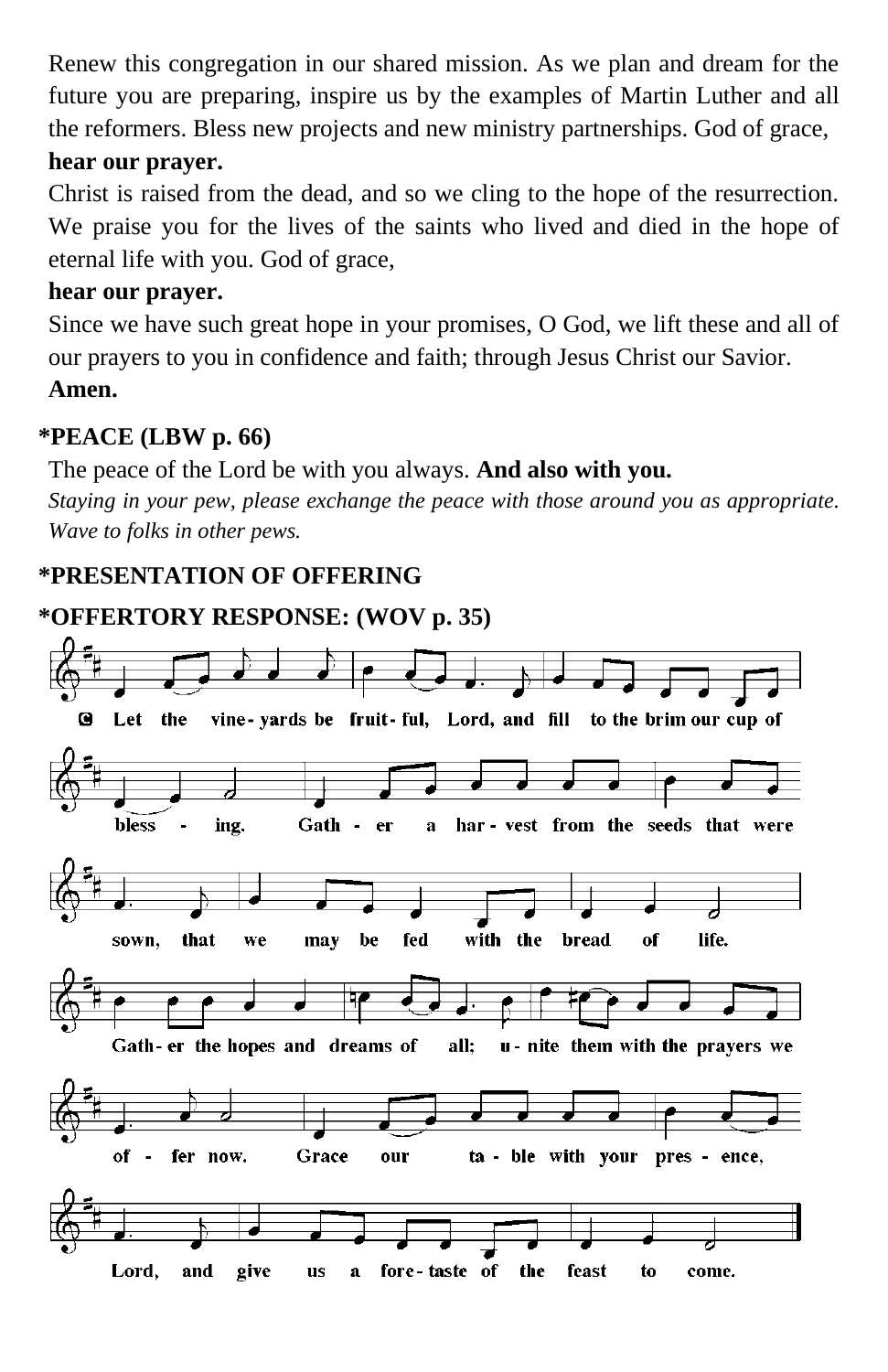#### **\*OFFERTORY PRAYER (WOV p. 35)**

Let us pray.

Blessed are you,

**O Lord our God, maker of all things. Through your goodness you have blessed us with these gifts. With them we offer ourselves to your service and dedicate our lives to the care and redemption of all that you have made, for the sake of him who gave himself for us, Jesus Christ our Lord. Amen**

#### **\*LORD'S PRAYER (WOV p. 39)**

Lord, remember us in your kingdom and teach us to pray.

**Our Father, who art in heaven,**

**hallowed be thy name, thy kingdom come,**

**thy will be done,**

**on earth as it is in heaven.**

**Give us this day our daily bread;**

**and forgive us our trespasses,**

**as we forgive those**

**who trespass against us;**

**and lead us not into temptation,**

**but deliver us from evil.**

**For thine is the kingdom, and the power, and the glory, forever and ever. Amen.**

#### **\*BLESSING (WOV p. 41)**

Almighty God, Father,  $\pm$  Son, and Holy Spirit, bless you now and forever. **Amen**

**\*SENDING HYMN: "Oh, that the Lord Would Guide My Ways" LBW (green) 480, vs. 1, 4**

#### **POSTLUDE**

**\*DISMISSAL (WOV p. 41)** Go in peace. Serve the Lord. **Thanks be to God.**

Today's altar flowers are in honor of all who love our Lord, by Diane Bortner.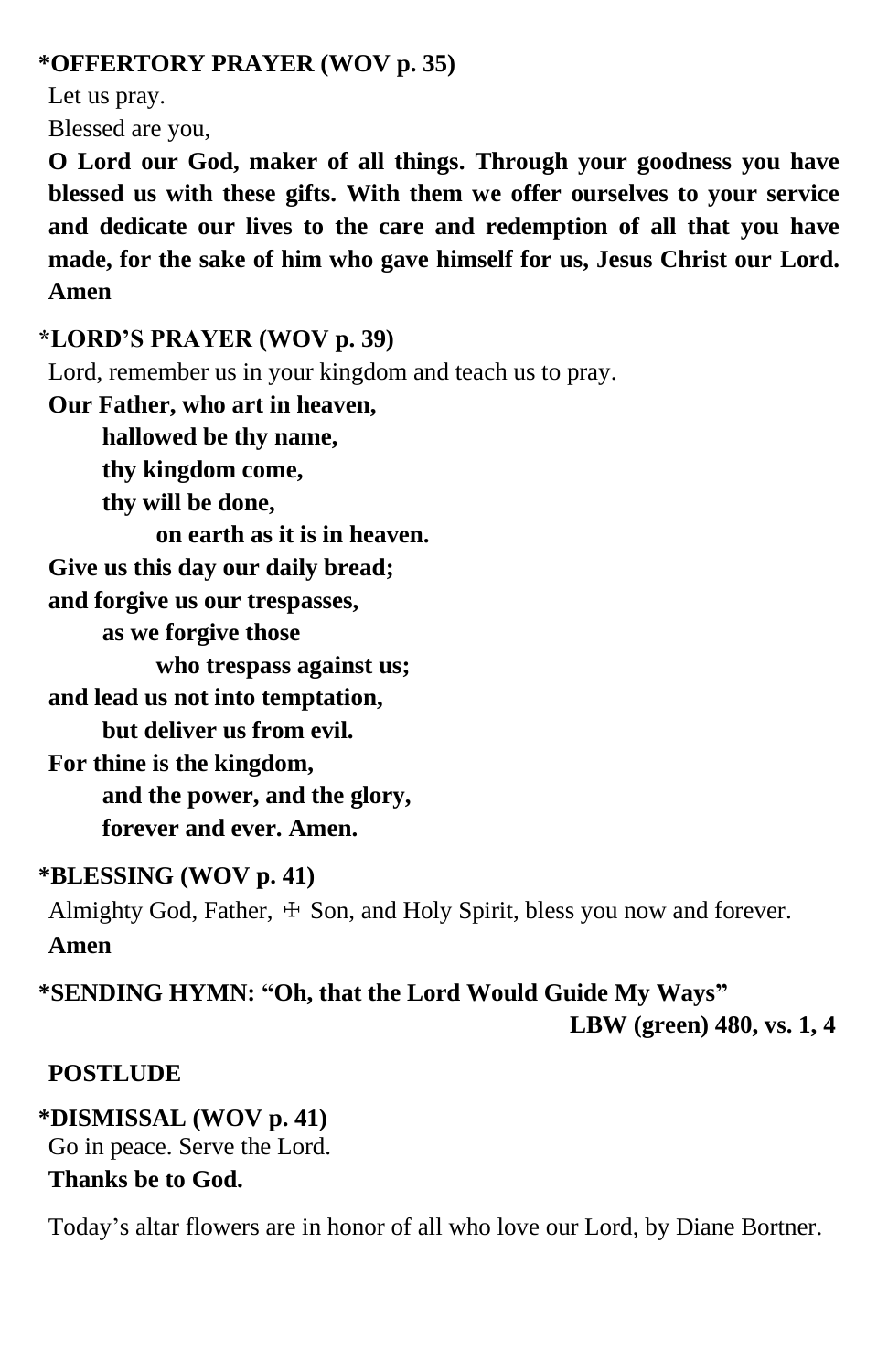#### **SCRIPTURE TEXT FOR SUNDAY 2/20/2022**

Gen 45:3-11, 15, Ps 37:1-11, 39-40, 1 Cor 15:35-38, 42-50, Luke 6:27-38

#### **PRAYER REQUESTS**

Kelly Allen, Kristi McCullough King, Warren Laughman, Randy McCullough, Don Miller, Brian Phelps, Gloria & Jim Ream,

LeMos & Susette Stallard, Karl & Annette Steger, Mary Wiglesworth

# **ANNOUNCEMENTS**

**Services are videotaped and streamed live each week on Zion Lutheran Church's Facebook page.** It is possible during recording that people attending the service will be filmed. If you have any concern about being filmed, please contact the office at 717-235-3276.

**The Council is continuing to strongly recommend wearing masks the whole time you are in the church building and decided to continue the suspension of social time until at least Sunday, 3/6.** These measures will be reevaluated at the next Council meeting on Monday, 3/7.

**Note received from The Salvation Army:** Thank you for your contribution of 4 scarves, 47 hats, 8 hat/glove combos, 2 earmuffs, 2 infant outfits, 2 ladies' plush pants, 4 slipper socks, 1 pair of slippers, 90 pair of socks and 38 sets of gloves to The Salvation Army of York. Your commitment to helping others in the York community is sincerely appreciated. We are so very grateful that York County is blessed with such caring and giving people who are willing to share what they have with others. With your support, we continue to keep hope alive in those who are going through tough times. Because of you we are able to show God's love through the many services and programs we offer. Thank you and may God richly bless you!

**A local community member is crocheting bed mats for Love in Action Worldwide Ministries.** The bed mats are made from plarn, which is "plastic yarn". The plarn is made from grocery bags. It takes hundreds of groceries bags to make one bed mat. If you would like to support this effort, please bring your plastic groceries bags to church and place them in the large basket at the back of the sanctuary. Thank you in advance.

**The office would like to update and print a new edition of the Friends and Family of Zion directory.** If you have changes to your contact information or household since last year, please contact Brenda in the office to update your information. Likewise, if there is anyone who should be added to the directory,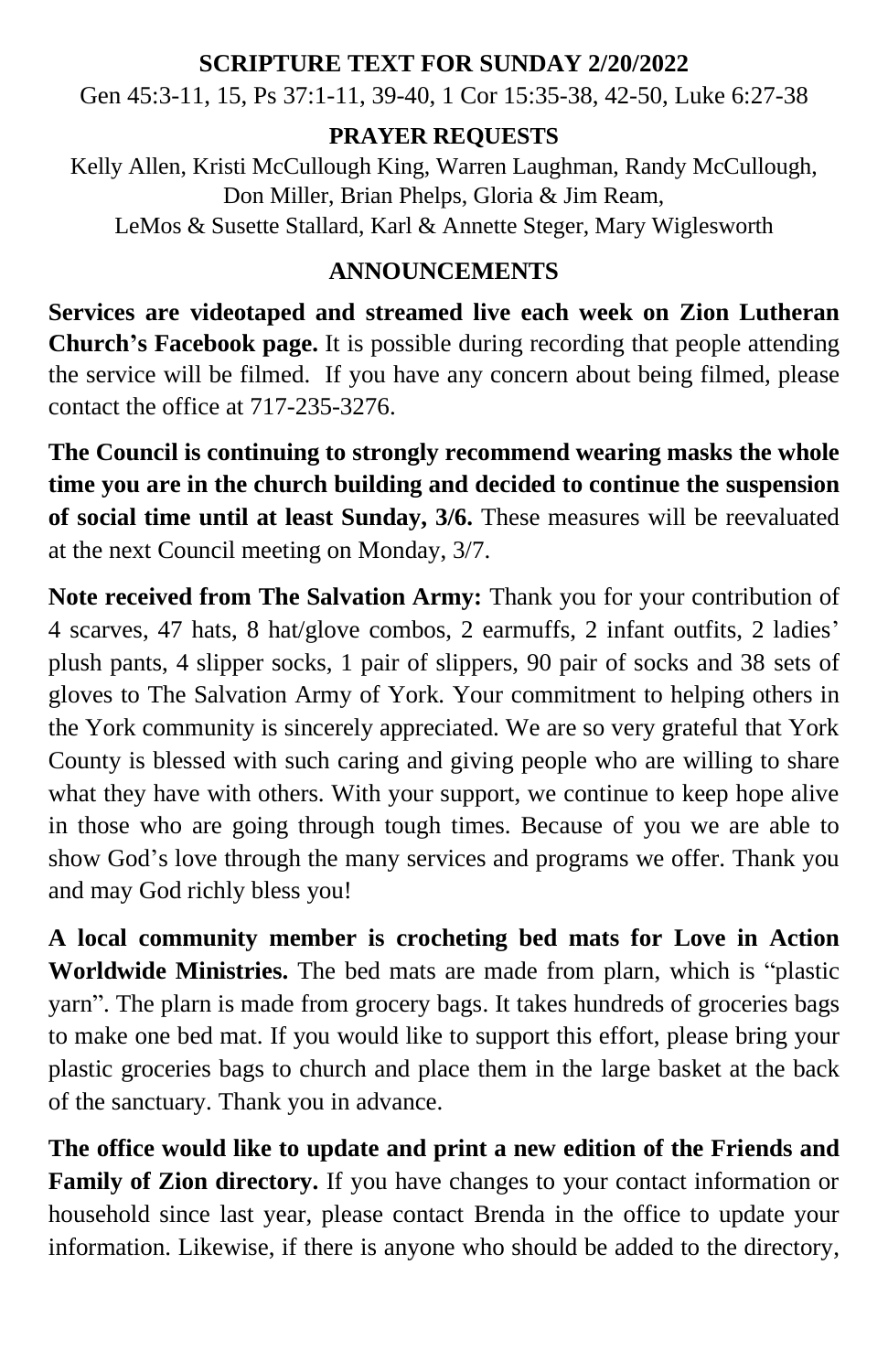contact Brenda in the office. The new directory will be printed at the end of February, after everyone has had time to make updates.

#### **Tanya Krout's birthday is February 20th**. Her mailing address is:

Smart Communication/PADOC Tanya Krout/006199 SCI Cambridge Springs PO Box 33028 St. Petersburg, FL 33733 Your cards and letters must be mailed in a plain white envelope without any embellishments.

#### **If you desire pastoral care or conversation, please contact Pastor Katie Brantner at 717-420-0779.**

#### **SUNDAY SERVANTS**

#### **Assisting Ministers:**

February 20: Leanne Elliott March 6: Diane Bortner March 20: George Brown

# **Upcoming Lectors:**

February 13: Linda Beegle February 20: Shirley Seitz February 27: Kelley Fisher March 6: Jen Webb March 13: Sandy Fair March 20: George Brown March 27: Nola Webb

# **Council Offering Duty:**

February – George Brown, Carrie Miller March - Tom Bailey, Joy Keller-Brown

#### **Altar Care:**

February – Linda Beegle March – Diane Bortner